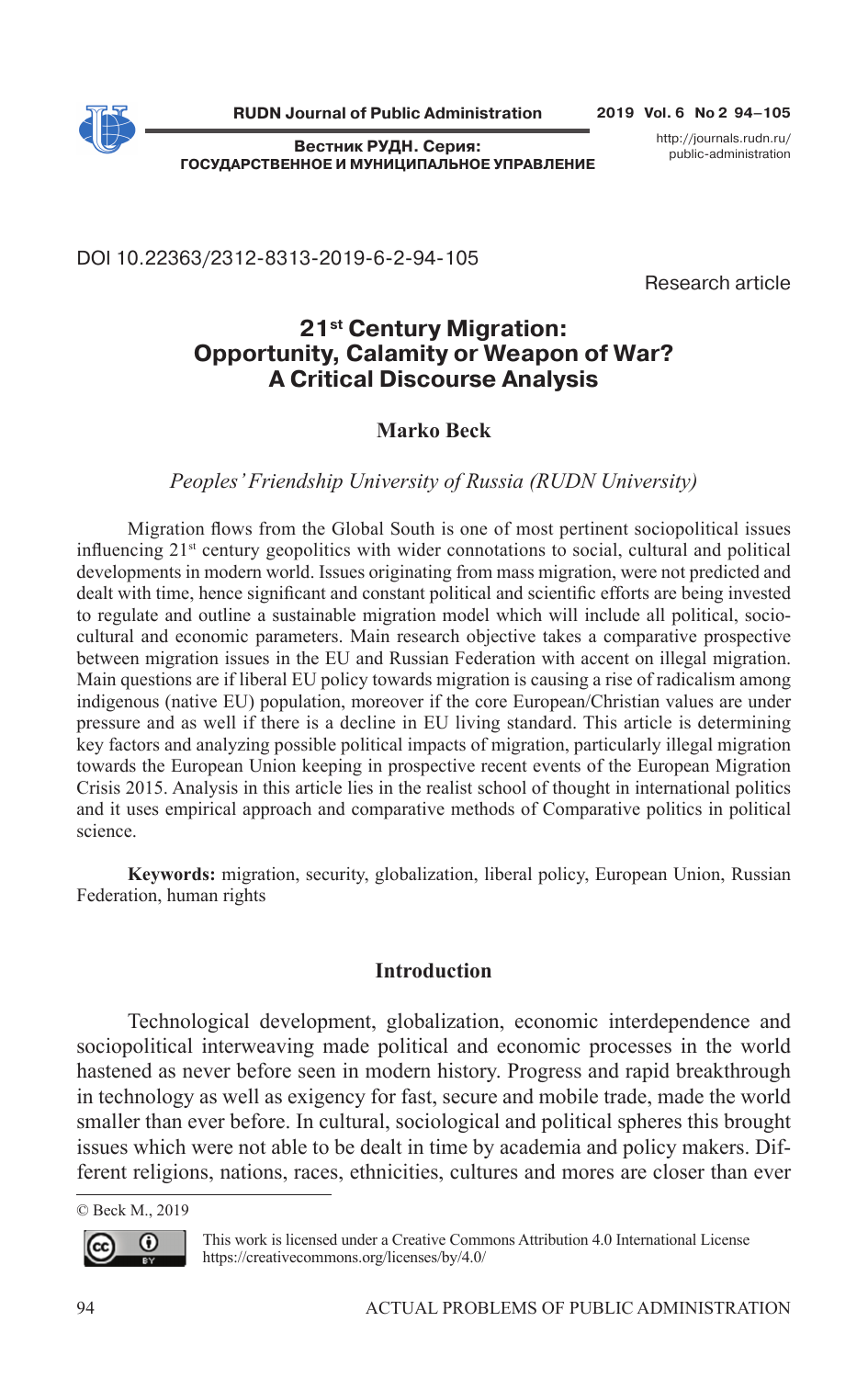before. These processes have great positive possibilities, some of which can be seen by the present generation enjoying possibilities and commodities at the paste and quantities not imaginable just a generation earlier. Alongside positive trends, above mentioned processes have their negative sides. Absence of job security [20], economic insouciance enjoyed by the previous generations in post-World War II Europe's economic model and migration are some of the most prominent issues. After the crisis of Fordism [9], migration became more of a problem instead of opportunity for hosting countries. European Union (EU) started as a peacekeeping idea in post WWII Europe linking previous enemies economically, which was the closest common point, preventing future wars and hostilities, building economic foundation for future sociopolitical processes in Europe. This model, fueled by US financial incentives, in post WWII Europe's economic ascent, had the sociocultural capacity to absorb waves of economically driven migrant workers from European south towards economically boosting European north. Despite cultural differences between European north and south, migrant workers successfully blended in prosperous countries of the EEC/EU, moreover boosted its economic development. Even within modern Europe, the relatively modest cultural differences between Germans and Greeks has stretched limited institutional harmonization achieved by the EU to the breaking point. Culture is what separates diasporas from the indigenous and some cultures are more distant from the culture of the indigenous population than others. The more distant the culture, the slower will be the rate of absorption of its diaspora, moreover the slower will be the sustainable rate of migration [2]. Economic interdependence inspired further political cooperation which lead to what we have today, European Union a "sui generis" entity, an economic colossus with significant internal divisions on issues such as common foreign policy, defense policy, migration etc. Migration from outside EU is a major stumbling block among member states, moreover the whole European project came to the crossroads, hence some member states want more cohesion, while others stream towards more independence. Among economic, social and cultural dimension, international migration is a part of both national and global security challenges [5]. In attempt to reconcile cultural and social differences, evoking Fascist/ Nazi past of some member states which is used for daily politics, human, minority, sexual, animal and other "rights", alongside "universal" utopia which is driven by some left-wing, liberal political circles are weakening the EU from inside in a new unpredictable and unstable world. Political and security encirclement of the EU, where Muammar Gaddafi used migration as a weapon against the EU [9], numerous wars, instabilities and unrest which is spreading around southern and southeastern geopolitical frontier of Europe, protection of its own citizen, institutional system and national security issues need to be addressed in broader perspective. Migration affects established liberal democracies, in which the legacy of the racist policies of Nazism had increasingly served as a "negative matrix" for post-World War II policy making on immigration and asylum [14]. Internal European migration processes of second half of the  $20<sup>th</sup>$  century which had more positive trends then negative, are not to be mistaken with 21<sup>st</sup> century global migration processes which are causing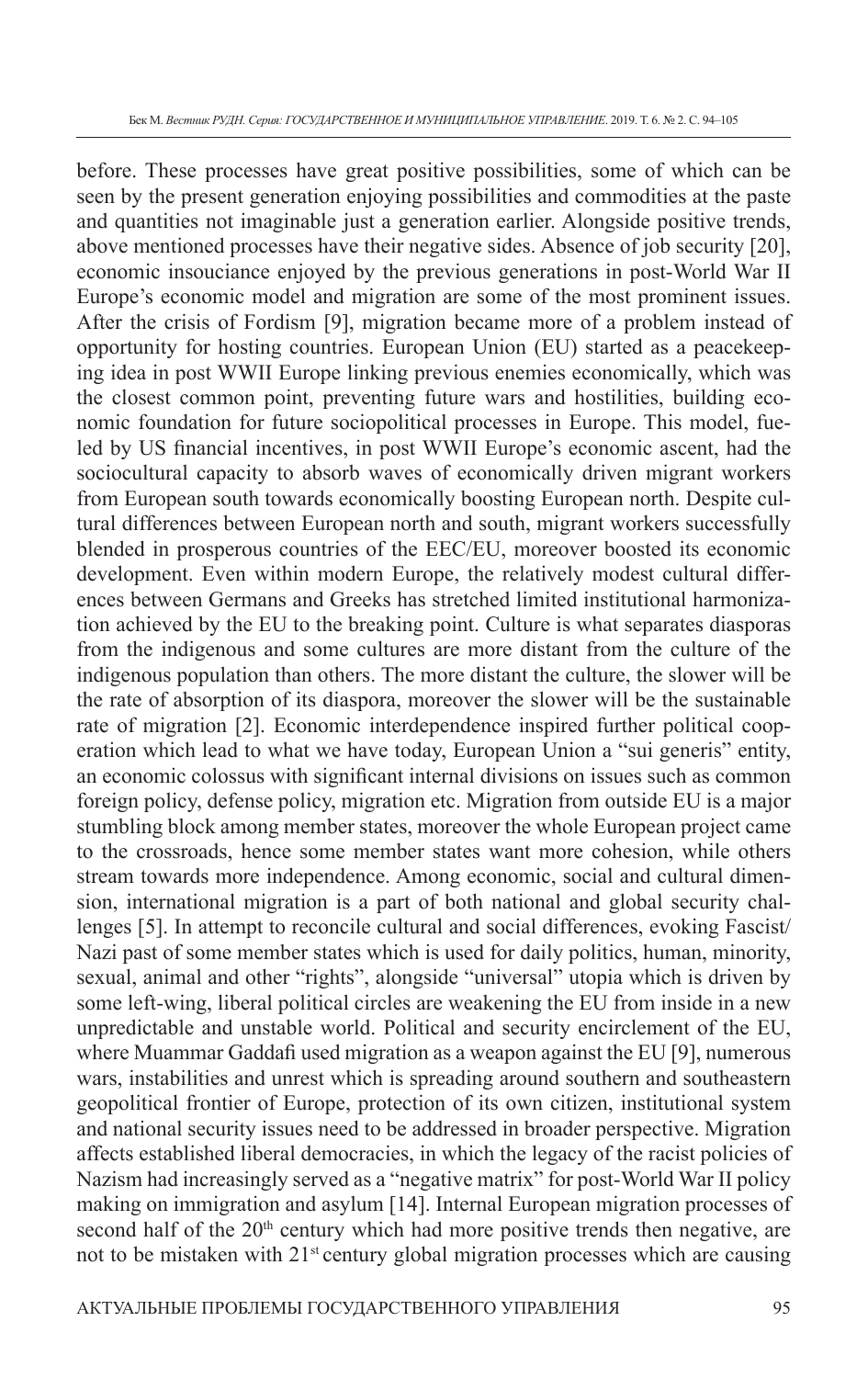distress, economic strain and fuel for extremism and radicalism both in departure countries as well as the high-income countries which are desired end destinations for millions of migrants. Implementation of EU migration policy, without a clear and comprehensive long-term solution for migration problem, initiatives such as Mare Nostrum and Frontex-led operation Triton with main agenda of "saving lives before securing the borders" [9] deepens the cleavage among EU member states, increases strain on cultural cohesion, welfare systems, national security and it also can be a way of financing terrorism and organized crime [5]. The remain of this paper will give insight of international migration crisis, its objects, analyze its factors with comparative approach, and in the final section of the paper, discuss the political implications of my findings.

## **Data collection and interpretation**

Data doesn't speak for itself, instead it must be interpreted. Data is collected by specific people or machines-for specific purpose [19]. People have their bias and machines have limitations on interpretation of collected data. As definition clearly states, statistics is a presentation of analyzed numbers [11] (a sample) which can be reinterpret in more than one way and it result can be misinterpreted and different than the facts in real life. EUROSTAT counts asylum applications but not arrivals themselves, with the potential for undercounting. In the absence of other statistical sources of information for all EU-countries, it would be useful to note this limitation [16].

Analyzing and comparing differences in migration patterns of previous decades with ones of today, three factors emerge: declining economy in high income countries, extreme libertarianism [2] in the EU15 members (forced cultural diversity/multiculturalism, apologetical discourse towards main European cultural factor, Christianity, absence of true free, democratic discussions) and last but not least, 21st century global challenges in a new multipolar world.

## **Declining economy**

The Anglo-Saxon capitalist model, which emerged in the 1970's on the Chicago School of Economics, promoting radical Laissez-faire economic system, spilled over with lesser extent onto German and Nordic economic models, which resulted in significant decline of middle class in high income countries. Despite constant strain of Brussels bureaucrats to promote European harmony, vast number of middle-class population is struggling to make ends meet in most prosperous countries of the EU such as Germany, France, Italy, UK et al. In addition to that, there is substantial empirical evidence that income growth in developed economies has stagnated over the past few decades [4]. Millennials, among others, in host nations are deprived of benefits savored by their parents a generation earlier, with less education opportunities, never more competitive job market and blurry vision of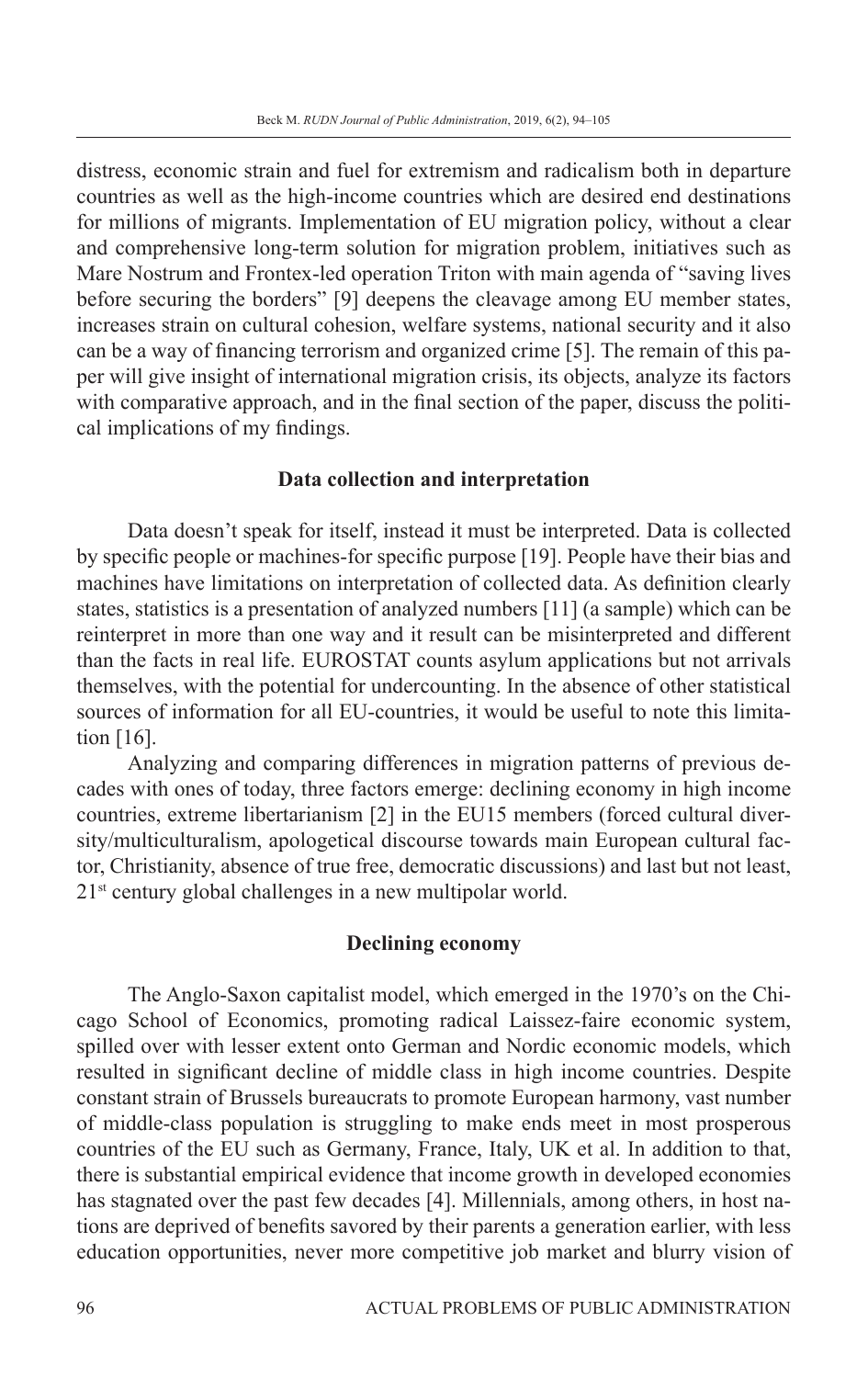never weaker and long-term unsustainable pension systems. Perception of immigration as a threat and a sense of insecurity among citizens create a stronger demand for EU initiatives [3]. However, political incentives in the EU are not sufficient to substitute the lack of economic opportunities, namely, universal education right is contested with high education costs and the inability of most families in providing the financial support for their children to access the higher education system. Also, we can point out four politically unpleasant sub factors. First, significant reduction in number of immigrants from any given country should be viewed as an important element in the security of a country. Second, the case of asylum migration became notoriously known thanks to mass media that monitored the influx of hundreds of thousands of migrants from war-torn Syria seeking refuge in EU countries, most frequently Germany. The "way of Syrian asylum seekers" became a part of the pop culture and is referred to very often. Third, many people tend to think that asylum seekers mean a financial and security burden for the target (or host) country. Four, D' Albis et al. (2018) assess the fiscal and economic effects of inflows of asylum seekers into Western Europe with the information in 1985 to 2015 and estimating the macroeconomic consequences of structural shocks and policies. They discovered that inflows of asylum seekers did not deteriorate host nations' financial performance or fiscal balance because of the increase in spending brought on by asylum seekers is paid for by a rise in tax revenues [5]. Supplementing the previous thesis, such young persons are also deprived from the possibility of providing a respectable living standard doing manual jobs after conducting vocational education, due to the decline in wages. Due to above mentioned economic factors there are generations in the EU which will not be able to maintain the living standard achieved by their parents, not be able to secure pensions which would provide a dignified third life span. Such individuals are less likely to start families, plan offspring and are more vulnerable to radical ideologies and manipulations. Influx of culturally diverse migrants which have for consequence straining even further countries welfare systems and reducing hourly wages for most basic jobs cannot be greed with complacency. In accordance to OECD data [17] poverty gap in Italy (0.408 Ratio 2016), Spain (0.391 Ratio 2016) and Slovak Republic (0.403 Ratio 2016) is higher than for instance the one of Mexico (0.334 Ratio 2014) and Turkey (0.282 Ratio 2015). Under such conditions humanitarian impulse to care for children and migrants, in liberal democracies can easily be transformed into fear and hate. Journeys to the EU entail crossing several countries and migrants' final destinations are not always fixed at the beginning of their trips, but rather decided along the way. Thus, social media and the Internet have played central roles in aiding migrants' journeys and decision-making prior to migration through sharing of immigration about smugglers and routes of the trip [16]. In parallel, burgeoning economic areas such as Persian Gulf states, China and India, should see that the private sector as well as the governments of these countries take their share of a global issue, move beyond short-term profit focus and put more emphasis on environmental and social issues in business models to achieve sustainable results [5].

АКТУАЛЬНЫЕ ПРОБЛЕМЫ ГОСУДАРСТВЕННОГО УПРАВЛЕНИЯ 97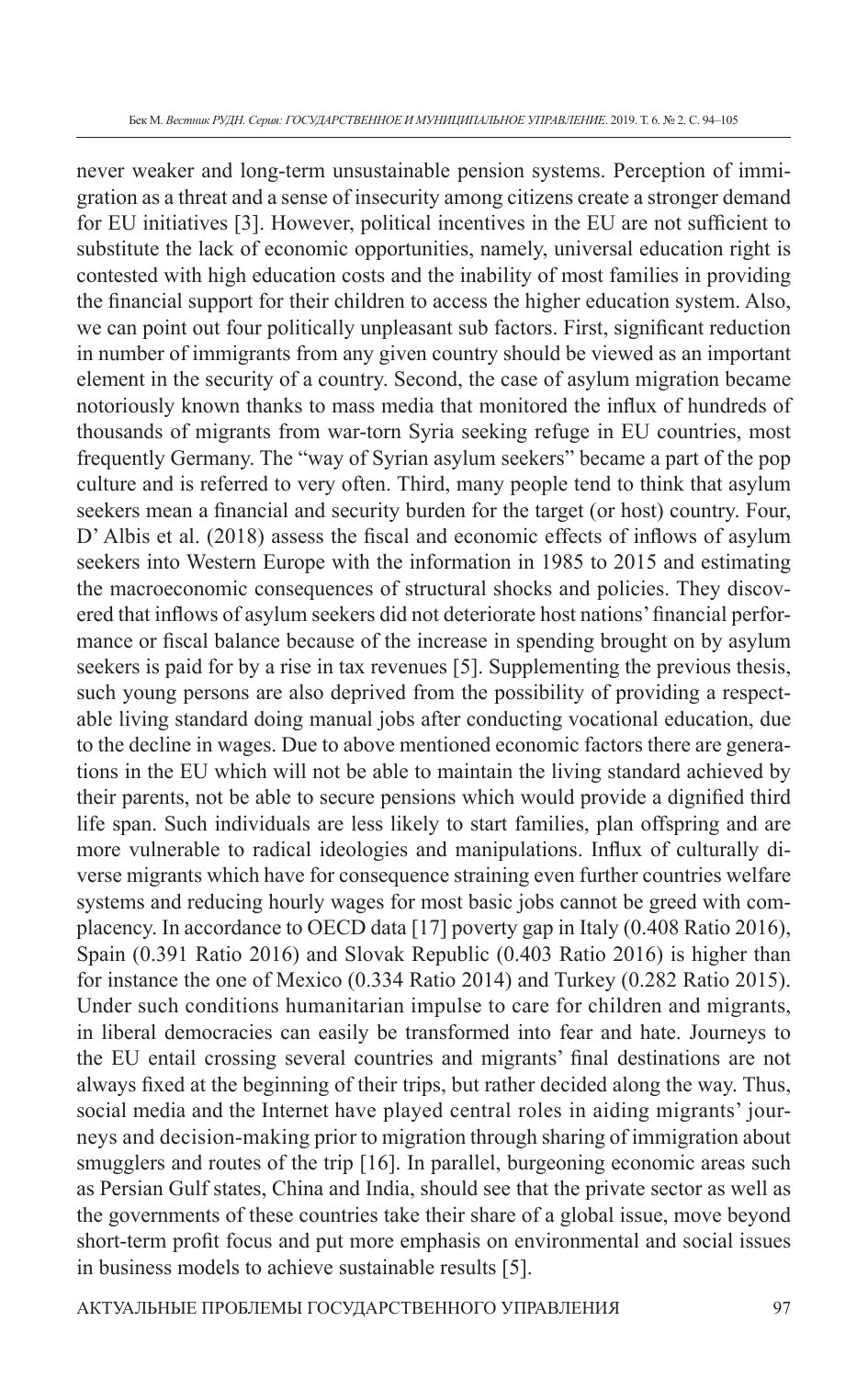## **Extreme libertarianism**

A state forms human association distinguished from other social groups by its purpose in the establishment of order and security. Order and security have been enforced by laws, and laws need to have an obligatory sanction, hence each independent country should be able to enforce sanctions in violation of laws prescribed on its territory. Each country which cannot enforce its laws on its own territory is debatable as an independent country. Moreover, protection of its citizens, lives, property, as well as the judicial and political systems, cultural and social achievements is a responsibility of functional country. Political, social and security chaos erupted with 2015 illegal migration crisis which caused a total Breakdown of European migration and border regime [9] created significant cracks in the EU. Hundreds of thousands, culturally farraginous illegal migrants without basic understanding of European culture and mores, swarm the EU countries, deteriorating security of indigenous populations, undermining national security systems and straining welfare systems of recipient countries. In 2015, more than one million people arrived in Europe after crossing the Mediterranean Sea, a huge increase from 250 000 in 2014 and 60 000 in 2013. Migration Commissioner Dimitris Avramopoulos declared "the world find itself facing the worst refugee crisis since the Second World War and Europe finds itself struggling to deal with the high influxes of people seeking refuge within our borders. According to Eurobarometer data, since 2015, immigration has been the most important issue between crime and terrorism among EU citizens [3]. In absence of free democratic discussions, in fear of being labelled as xenophobic, without clear vision of the future, with main stream media and politicians being preoccupied with trivial issues, security forces not being able to defend its own nationals and provide law and order for "universal" reasons of human rights, such developments can evolve in a real peril of future radicalism across Europe. Those "universal" reasons cannot be applied in a world where some countries try to use migration as weapon against the EU [9].

Modern, globalized processes fuel hostility towards traditional view of life, family, religion, even education become an object of depreciation in main stream media. Legitimate movement for human (sexual, cultural, etc.) liberties from the second half of the  $20<sup>th</sup>$  century became a radical movements of minorities which are enforcing its will to majority. In absence of free dialogue, in trepidation of being labeled xenophobic (homophobic, Islamophobic, etc.) deprived young generations of developed European countries could enhance radical ideology which could be disastrous for a continent which went through two world wars in previous century. It's been forgotten that functional social models are decisive, but they do not just happen, they are built as a result of decades, and sometimes centuries, of social progress [2]. Europe as a whole has been a hostage of some country's colonial past, equally, Germany as the leading European economy has been hostage of its Nazi past. Further following issues are quite numerous, for example, Dutch new Interior Minister proclaimed that he wanted to get rid of the most of the country's controversial immigration policies. The Interior Minister wants to re-centralize de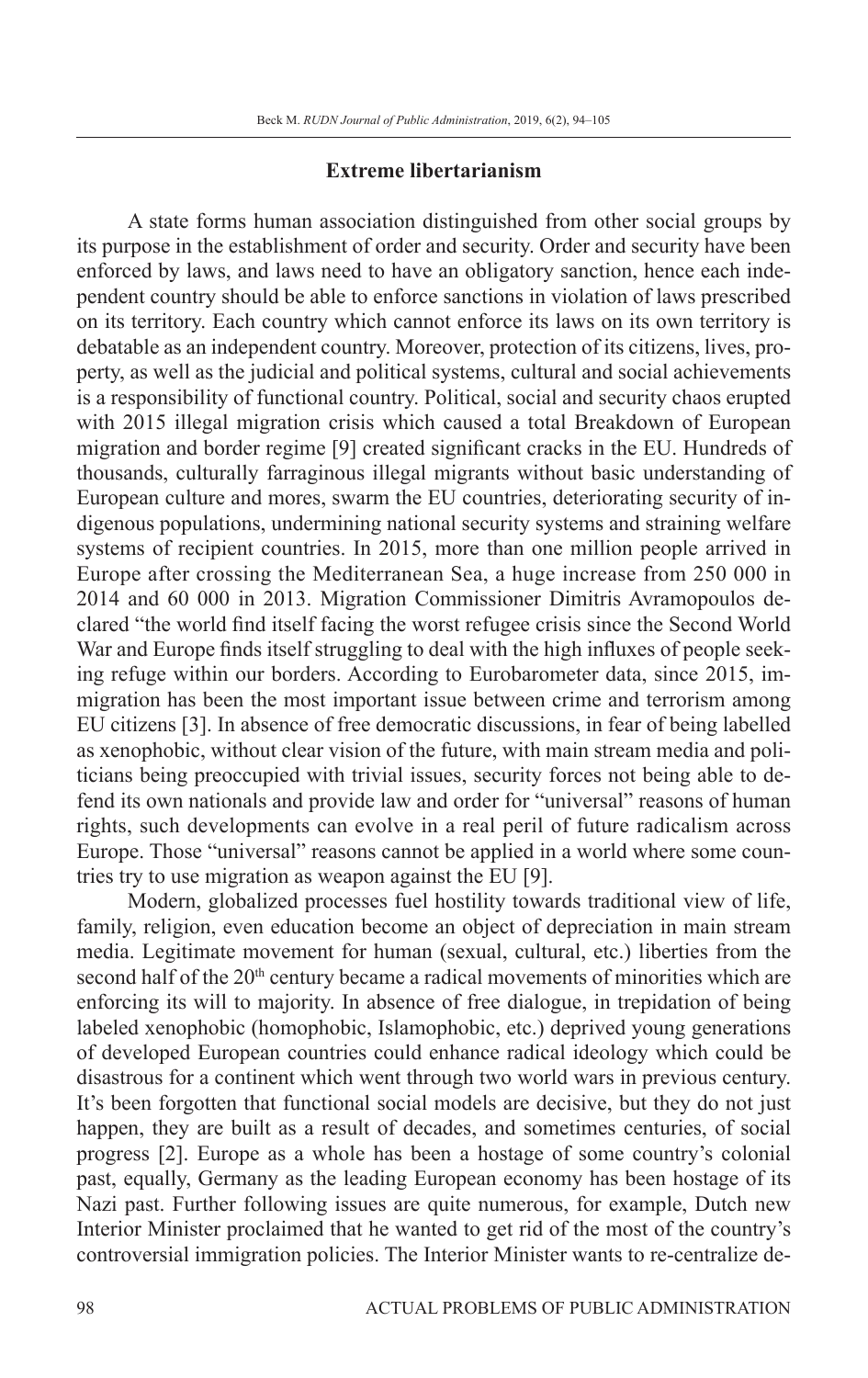cision making on naturalization in order to keep one policy used for all immigrants. Nevertheless, in 2013, former French Prime Minister Francois Fillon has spoken out against what he believed was an excess of immigrants in France and the financial difficulties and lack of federal cohesion in the country it caused in his opinion. These political steps are against the accepted beliefs that migration brings in young talents, reduces the cost of labour and generally helps the economic growth and development. However, the political side in the EU often outweighs the economic (and rational) one. Unfortunately, migration is one of these cases.

When will European responsibility for third world countries end? With declining living standard, job opportunities, salaries and work conditions, increase of homelessness, European countries have many fields where they can invest budgetary surpluses if they exist at all. Few very important issues arise in modern migration process. Is Europe responsible for thousands of economic migrants from countries such as Pakistan? Pakistan is a nuclear power with huge defense budget which is disproportionate compared to its spending on education and health [18], hence it is a regional and middle power. Should an average European student, pensioner, worker pay for Pakistani's Government misuse of public funds, lack of quality public policies, social and economic development programs, corruption, etc.!? The same issues arise in regards of African countries [6, 13], with some of them disposing vast hydrocarbon and mineral resources. Economically weaker countries, with lesser social development have absence of any natality policy. Moreover, social development in some of those countries with vast emigration towards Europe is quite low, some of which still base their existence on tribalism. True face of such enforced multiculturalism can be seen in cities across western Europe with deteriorating security and increase of criminality. However, as the number of migrants increases, several EU countries began to address certain groups of immigrants as undesirable and in some cases, threats to social welfare and state security. This is an adverse effect of migration when favourable economic opportunities might be eroded and flowed to specific places because of specific economic conditions. International migration comes through as a significant factor for any given country's security and therefore special care and attention as well as targeted economic, social and welfare policies should be attributed for treating it as such [5]. Not to mention the fact of total fiasco in attempt for assimilation of migrants from totally different cultural, social and religious background. Migration is a private act, usually decided primary by the migrant, perhaps with input from the family [2]. Interesting fact is that totally poor can't even afford to migrate. Moreover, numerous NGO's and human rights groups assert growing islamophobia in some EU countries, but thousands of illegal migrants still choose Christian EU countries instead of wealthy Islamic countries of the Arab world. In comparison, Russian Federation has less problems with illegal migration due to the efficient law enforcement and protection of its citizens. On the contrary, in the EU law enforcement is frequently under scrutiny of human rights groups which are advocating nonselective law enforcement when it comes to illegal migrants [1] putting the rights of illegal economic migrants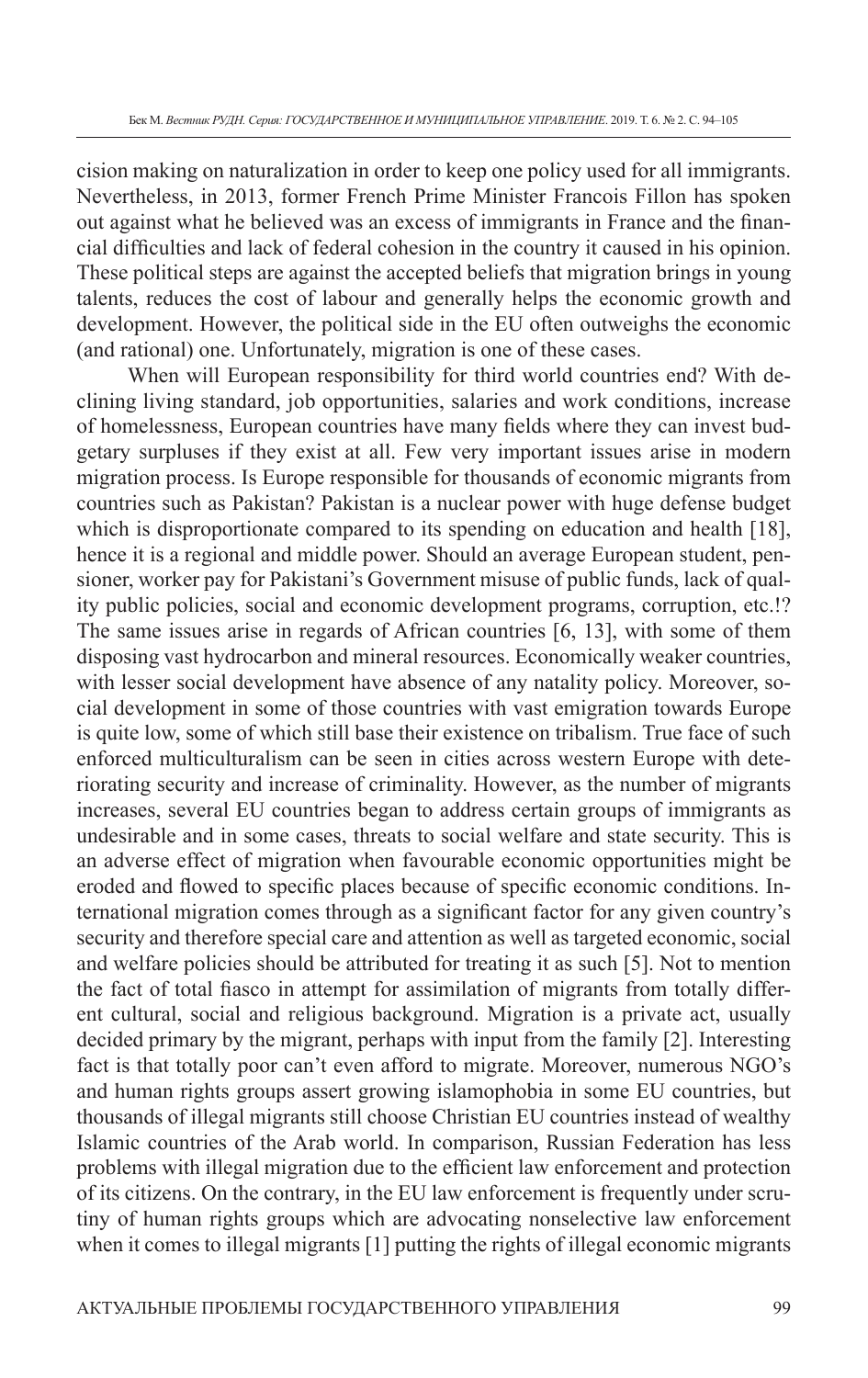and possible terror suspects in front of indigenous population. For climate change we not only have the right concepts, we are increasingly measuring them. For migration policy we have neither.

## **Migration: 21st century global challenge**

World today is changing at the paste never seen before in modern history. This paste sprouts problems which can't be addressed on time and in a proper manner. Migration is one of such issues. Towards the end of the first decade of 2<sup>1st</sup> century, European migration policy was characterized by four elements: Common European Asylum System (CEAS), a hardened, semi-Europeanized and hightech external border, externalisation, that is, cooperative with Countries of Transit and Origin and tentative attempts at organizing legal migration on a European level [9]. Leftist prospective, which disregards state security, economic and social issues is being manifested through the duty to "save lives" as well as obligations stemming from international law such as the Geneva Convention to guarantee adequate refugee protection. Scientist must focus on growing importance of migration as key figures for the protection of culture and society in the present, not only by understanding the trends and changes, the consequences and differences in behavior and experience of migration in the past. Europe is in the midst of a very difficult economic and political situation at the moment. Moreover, it is in the middle of the largest refugee crisis since World War II. Therefore, EU will need to consolidate its approaches to migration and to steady its migration policies in order to deal with the growing number of migrants from other, third countries. Racial and cultural composition of contemporary societies have dramatically changed in the last couple of decades since (and thanks) a result of migration. It is very important to utilize present research structures and tools to encourage the evolution of a research agenda on migration and welfare [5]. On the contrary, there are some factors showing mischievousness of such approach. The evidence is that for most small, poor countries, even the current rate of emigration is probably beyond the peak. Migrants increase social diversity. Social diversity, in some cases undermines mutual regard and its invaluable benefits of cooperation and generosity. The corrosive effects of diversity are accentuated if migrants are from countries with dysfunctional social models to which they remain attached. In absence of controls, migration and the diaspora will expand without limit. Interesting fact is that the neediest people in the world are not migrants from poor countries. Migrants are usually drawn from better-off in their countries because the poorest cannot afford the cost of migration. The neediest are the people who are left behind. Using an economic paradigm of modern international economics, "the impossible trinity" which says that a government that permits the free movement of capital and sets its own monetary policy cannot also set the exchange rate. There may, perhaps, be and equivalent impossible trinity arising from the free movement of people. It may prove unsustainable to combine rapid migration with multicultural policies that keep absorption rates low and welfare systems that are generous, not to mention the security aspect. Track re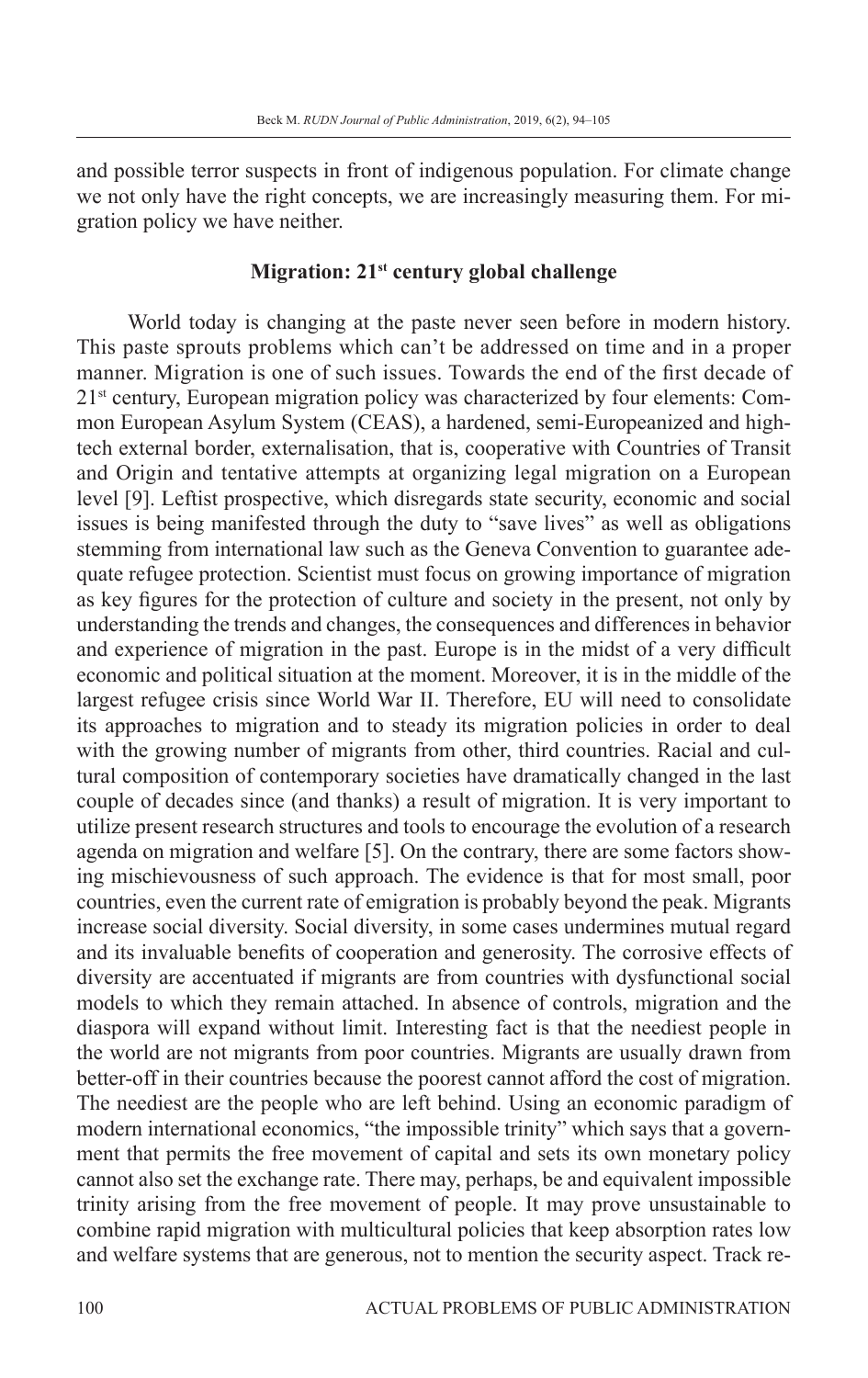cord of culturally diverse societies is not so encouraging and by stating such strives, governments crack down hard on racism and discrimination on the part of the indigenous population [2].

Overpopulation, economic underdevelopment and globalization amalgamate countries, its population and their problems in a new globalized way. Fundamental causes of migration problem should be pointed out, analyzed and dealt with through a democratic discussion and inclusive way without possibility of slander and detraction. EU is trying to deal with the migration problem, however it's complicated institutional framework, slow decision-making process and extreme political correctness discourse are not up to date nor capable enough to deal with such complicated and delicate problem. Many conventions and treaties, such as 1997 Treaty of Amsterdam, Dublin System (regulation), Common European Asylum System (CEAS) etc., not only are inefficient and insufficient, but are not fair and creating more friction between EU members. Long-term sustainable migration should be based on the mutual regard, therefore indigenous population of highly developed countries should have the right of deciding of migration limits and model in each country. EU with all its internal drifts cannot be an end point for millions of African and Asian economic/illegal migrants, for reasons of deteriorating economic and social circumstances in high income countries can lead to radicalism/extremism among indigenous population but also uncontrolled migration will not solve the problem at the source. Most countries of departure have regressive social model, many of them function on a tribal principle and by migrating to developed EU countries, a dysfunctional social model of underdeveloped countries is spreading thorough EU making drifts among migrants and indigenous people. Globalization together with overpopulation resulted in an abuse of the "Refugee Institute" and modern European criminal and incarceration system cannot be effective among migrants with behindhand social habits. In according to this, EU cannot be a sanctuary for millions of people entering without restrictions when some research is suggesting [14] that countries such as India, Turkey and Iran have large portions of population opposing any migration and with the backup of political establishments.

### **Migration in Russian Federation: comparative analysis**

Since the dissolution of the Soviet Union, Russia had two waves of migration patterns. First wave stared in 1991 and reached the peak in 1997, it was comprised of Russian ethnic migrants moving back to their historic motherland. Second wave started in the middle of 1990's and is comprised of migrants from Central Asian region which moved to Russia in capacity of labor migrants for economic reasons [10]. By tightening legislation, due to security concerns, after few deadly terrorist attacks at the beginning of 2000's a number of illegal migrants increased inside Russia. Alongside economic and social difficulties within Russian Federation in 1990's and 2000's, migration policy came back to its track in a successive manner. Russia is able to control its huge border and prevent illegal border crossings with better success than the EU, moreover, after the wave of few deadly terrorist attacks in the 1990's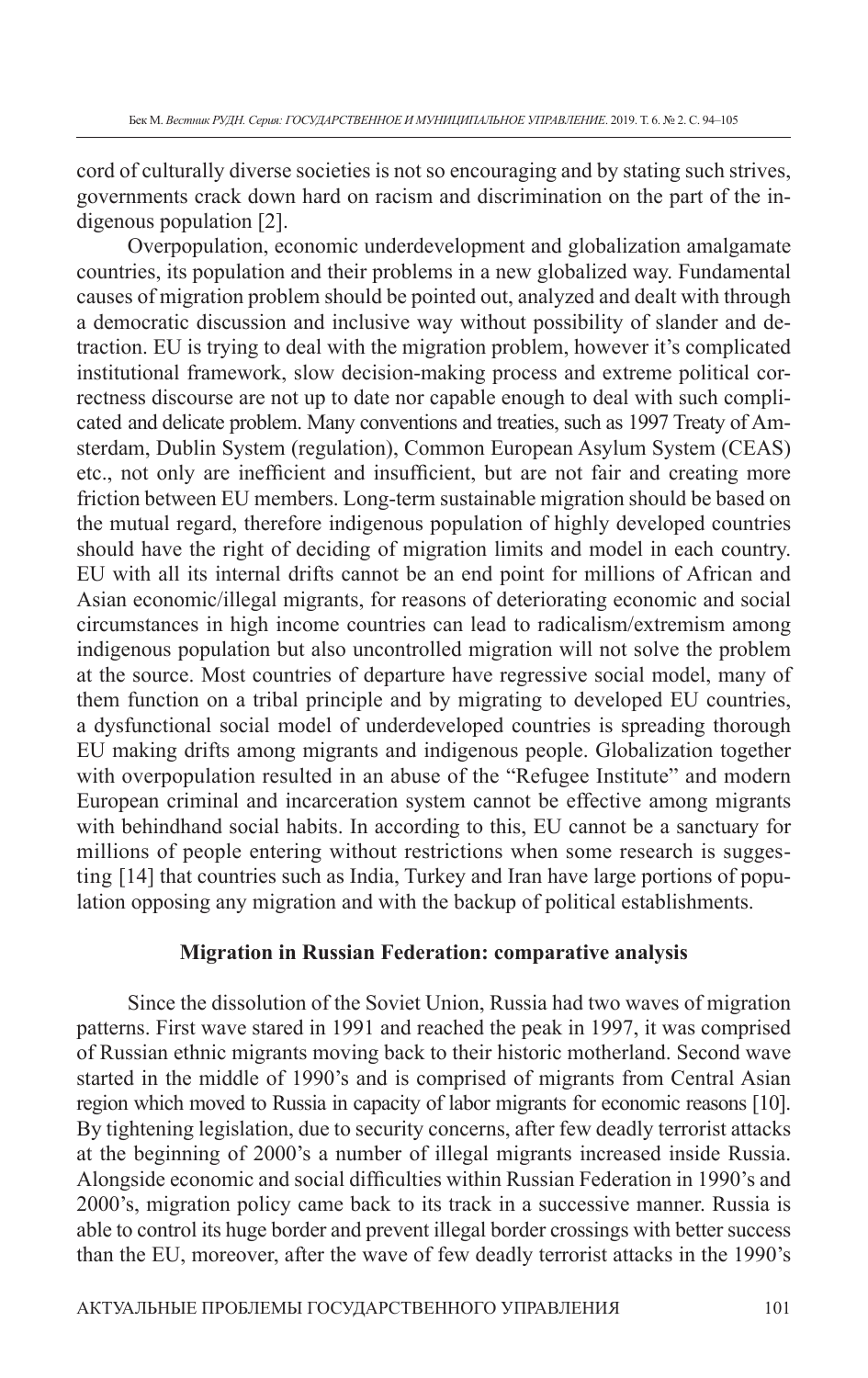and 2000's, state security services manage to protect it citizens and carry out law and order with better results than some of the EU counterparts. In the 1990's, the focus was placed on human rights. That was a period of humanitarian migration. In the mid 2000's, economic pragmatism was put to the core, Russian labour market was essentially opened up for migrants from the CIS countries with a visa-free entry regime. Today, national security (raison d'etat) considerations are the priority [12]. Social cohesion inside a multicultural Russian Federation is based on respect for the law, respectful multiculturalism towards the indigineous population) and multireligiousness, hence respect for the main cultural outreach of nations and confessions of Russian Federation. Minority rights are guaranteed and secured by the state in a way not violating majority of population. Contrary to the EU viewpoints, strategic approach and the geopolitical situation of the country, the interest of the country and the interest of the (indigenous) people should be absolutely analyzed and included. The interest of the state and its strategic approach should at the same time be balanced against the international obligations of a country (Vagner, 2018). Despite some surveys such as from Levada Center showing xenophobic attitudes in Russian society. Over the past year aversion to migrants has increased significantly.  $2/3$  of the population believe that the state should reduce the migration flow [7]. This sentiment is not far from the general view spread among indigineous population in many EU countries. Alongside its counter terrorist measures, Russia is investing in development of human capital and long-term strategies such as development of the Russia's Migration Strategy through 2035 [8] and endorsing programs for development of "Minority and Indigenous Rights" working together on projects with the Council of Europe through the Framework Convention of National Minorities (FCNM) [15]. Moreover, over the past decade Russia has increased its contribution to the development of low-income countries in its surroundings and putting a focus on supporting education and healthcare which could produce much bigger effect compared with other support instruments. Reflecting to analyzed data, Russian firmer approach to migration, peculiarly cracking down unlawful, illegal migration across its borders seems to bear much more utility than the political implementation of EU agendas and regulations which are missing steadfastness in implementation and setting the priorities in a new  $21<sup>st</sup>$  century geopolitical paradigm. Generous welfare systems in some high-income countries of the EU which are including illegal migrants in their dispensation at the tax payers cost of host countries are not good incentive to stop the migration problem at its roots.

## **Conclusion**

Any migration policy may incorporate three, sometimes contradictory objectives: economic pragmatism, national security and human rights [8]. Uncontrolled migration alongside its cultural friction will be one of the main polithological, sociological and security issues of the 21<sup>st</sup> century. Huntington's "clash of civilization" theory (1996) predicts that within a given state, political divisions will appear along cultural lines… [14]. Immigration of hundreds of thousands culturally diverse, il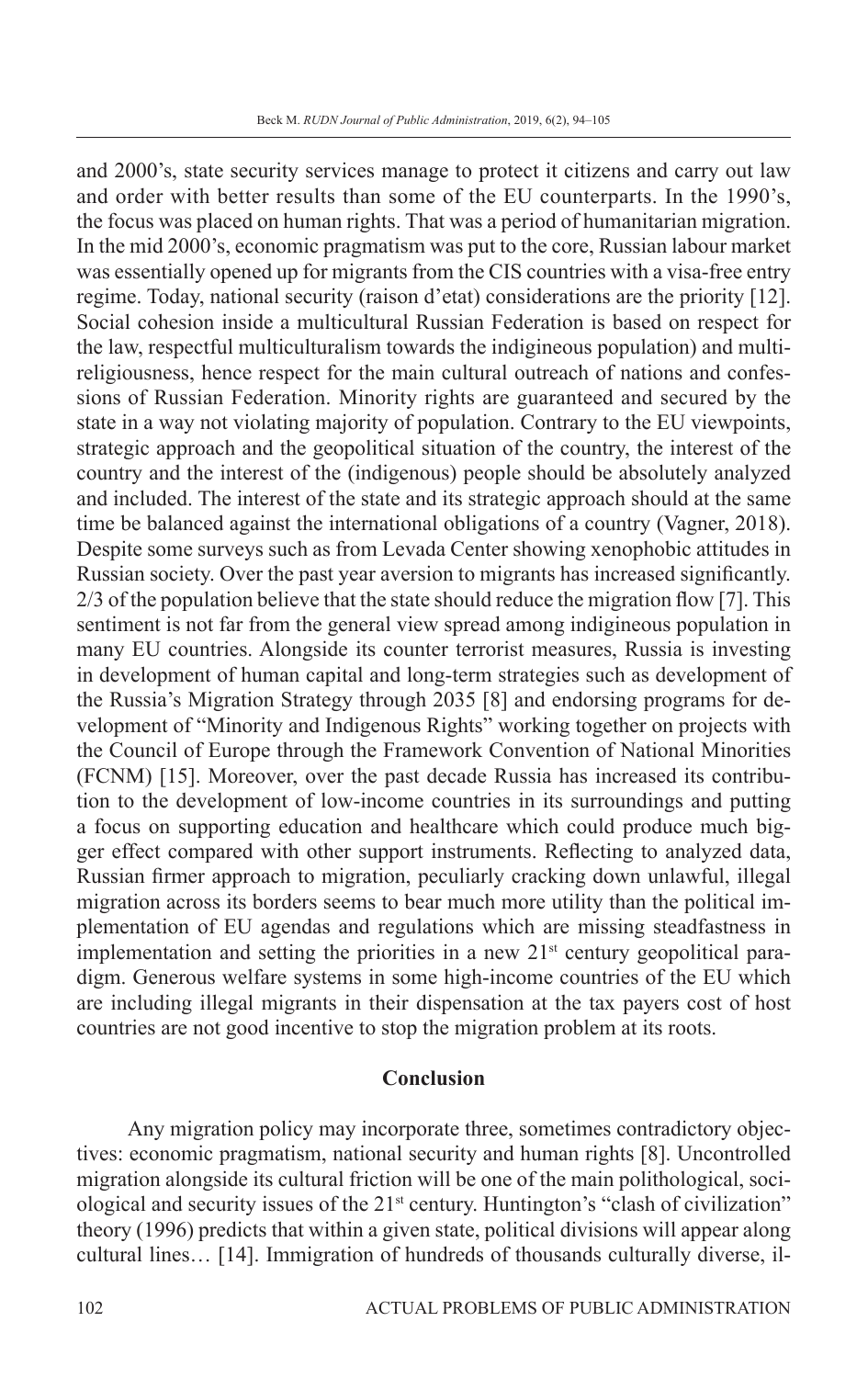legal immigrants into EU cannot contribute to European cohesion, economic and social development. Illegal migration deteriorated security, social and economic situation inside the EU already to the point that serious cracks can be seen in the European integration process. EU as a global economic power has the main obligation to deal with its young generation which is facing dangers of becoming "lost generation" due to globalization and all its negative cycles. Then, it can originate projects to help developing countries in building positive social processes and developing democratic societies. In this process EU shall not be alone. Migration is a global problem and it should be addressed in a global manner. While addressing this extremely difficult problem, EU should focus in protecting its own borders and guarantee security to its own citizens. Good security situation inside Russian Federation, ability to secure everyday life, protect the border, implement the law and protect its own citizens can be a good example, and certainly some of those Russian security elements. Most of these elements are included in EU security agendas but they are not implemented as such. Lack of implementation lies in the extreme liberal political discourse in the EU which was ought to be a cohesive factor among diverse EU states. In shortfall of European unity, some countries even conduct restrictive measures towards its own citizens in absence of true free dialog among scientific community, policy makers and all branches of government, when facing the largest refugee/migration crisis since the World War II. Without clear goals and with promoting "universal" human values at the expense of indigenous population in  $21<sup>st</sup>$  century volatile world can only result with more drifts alongside EU lines, deteriorating of economic, social and security circumstances and rise of radical and extremist ideologies. In comparison, Russian Federation shifted its migration policy by cracking illegal migration, focusing on national security and using policy methods and "soft power" lever to achieve a sustainable level of migration, which will benefit indigenous population and finally migrants themselves.

## **REFERENCES**

- [1] Amnesty International. Croatia: EU complicit in violence and abuse by police against refugees and migrants. 2019, March 12. URL: https://www.amnesty.eu/news/croatiaeu-complicit-in-violence-and-abuse-by-police-against-refugees-and-migrants/ (accessed: 06.04.2019).
- [2] *Collier P. Exodus: How Migration is Changing our World. Oxford University Press, 2015.*
- [3] *Conti N., Di Mauro D., Memoli V.* Citizens, immigration and the EU as a shield. European Union Politics. 2019. DOI: 10.1177/1465116519834648.
- [4] *Fuller G.W., Johnston A., Regan A.* Housing prices and wealth inequality in Western Europe // West European Politics. 2019, February 18. URL: https://www.tandfonline. com/loi/fwep20 (accessed: 08.04.2019). DOI:10.1080/01402382.2018.1561054.
- [5] *Gryshova I., Kofman B., Petrenko O.* Migration cultures and their outcomes for national security // Journal of Security and Sustainability Issues. 2019, January. Vol. 8 No. 3. http://doi.org/10.9770/jssi.2019.8.3(18) (accessed: 06.04.2019).
- [6] *Heilman B., Ndumbaro L.* Corruption, Politics and Societal Values in Tanzania: An Evaluation of the Mkapa Administration's Anti-Corruption Efforts // African e-journal. 2002.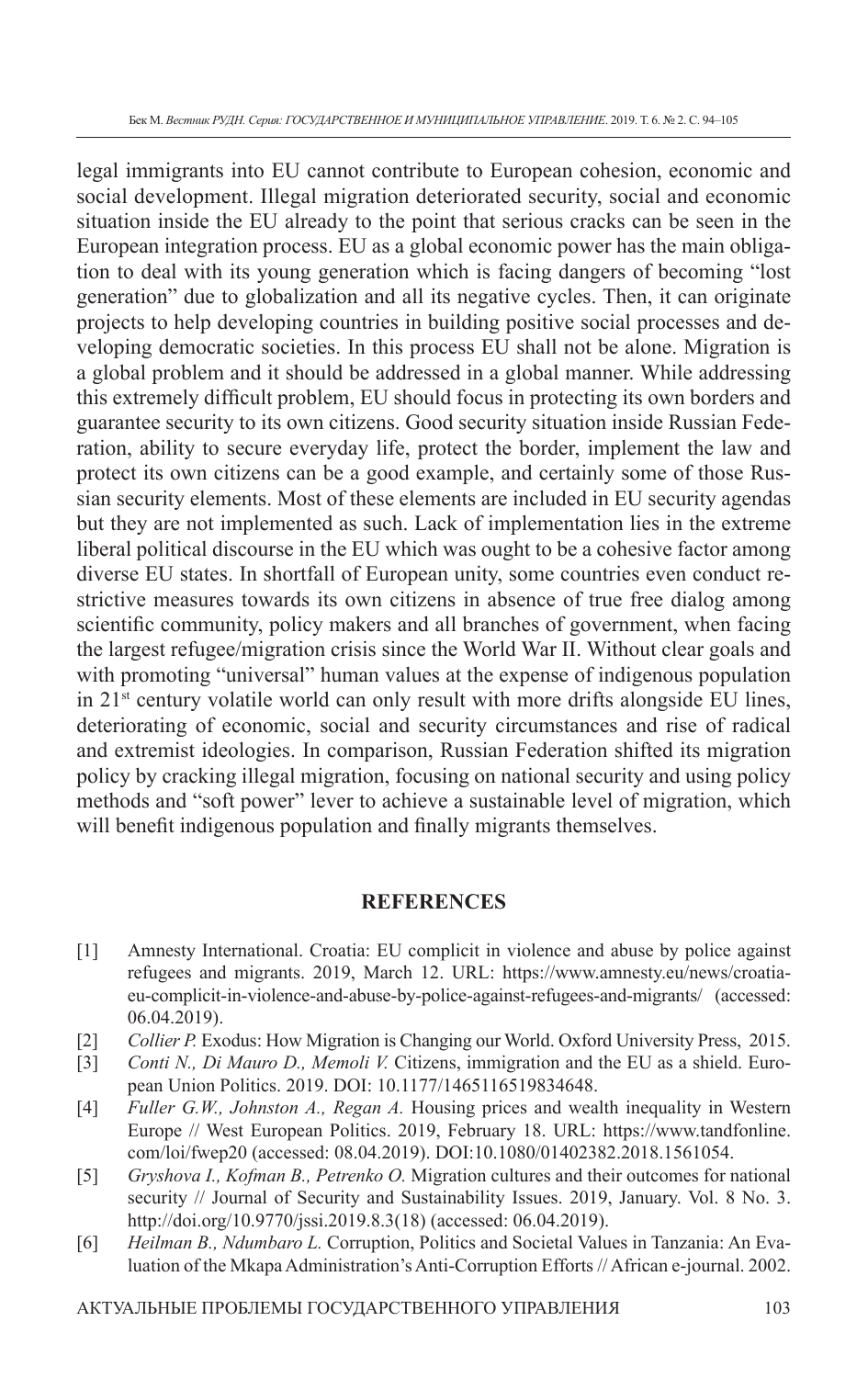No. 7(1). URL: http://pdfproc.lib.msu.edu/?fi le=/DMC/African%20Journals/pdfs/political%20science/volume7n1/ajps007001002.pdf (accessed: 06.04.2019).

- [7] *Ivakhnyuk I.* Discrepancy Between Enforcement and Policy: Reforms Needed with Russian Labor Migration? Russian International Affairs Council. 2019. URL: https:// russiancouncil.ru/en/analytics-and-comments/interview/discrepancy-between-enforcement-and-policy-reforms-needed-with-russian-labor-migration/?sphrase\_id=28163419 (accessed: 06.04.2019).
- [8] *Ivakhnyuk I., Timofeev I.N., Alekseenkova S.* Proposals for Russia's Migration Strategy Through 2035. Center for Strategic Research. Moscow. 2017. URL:https://www.globalmigrationpolicy.org/articles/governance/Proposals%20Russia%20Migration%20Strategy %202035 %20I %20Ivakhnyuk %20CSR %202017.pdf (accessed: 06.04.2019).
- [9] *Kasparek B.* Migration Politics and Policies in the European Union. Rosa Luxembourg Stiftung, Office in Greece: Athens, Greece. 2016
- [10] *Kim T.* Changes of Russia's Migration Policies and Human Rights of Labor Migrants. Thesis presented to the Higher Degree Committee of Ritsumeikan Asia Pacific University. 2016. Ritsumeikan University, Kyoto, Japan, 2016
- [11] Macquarie Encyclopedic Dictionary. Sydney, Australia: Australia's Heritage Publishing Pty Ltd, 2011.
- [12] Malakhov V., Ivakhnyuk I., Bonzon T., Vagner V., Hayes B., Owen D. A Pragmatic View on Migration. Russian International Affairs Council. 2018. URL: https://russiancouncil.ru/en/analytics-and-comments/interview/a-pragmatic-view-on-migration/?sphrase\_ id=28163419 (accessed: 06.04.2019).
- [13] *Mbaku J.M.* Corruption in Africa: Causes, Consequences and Cleanups. London: Lexington Books, 2010. URL: https://books.google.com.au/books?id=6Ml2vriZBIUC&pr intsec=frontcover&hl=hr&source=gbs\_ge\_summary\_r&cad=0#v=onepage&q&f=true (accessed: 08.04.2019).
- [14] *Miller J., Rensmann L.* Xenophobia and Anti-Immigrant Politics. 2010. Online publication date: 2018. DOI: 10.1093/acrefore/9780190846626.013.368.
- [15] Minority Rights Group. Russian Federation: Minority and Indigenous Rights Program 2013-2015. URL: https://minorityrights.org/programmes-evaluations/russian-federation-minority-indigenous-rights/ (accessed: 06.04.2019).
- [16] *Menjívar C., Perreira K.M.* Undocumented and unaccompanied: children of migration in the European Union and the United States // Journal of Ethnic and Migration Studies. 2019. Vol. 45. No. 2. Pp. 197–217. DOI: 10.1080/1369183X.2017.1404255.
- [17] OECD (2019). Poverty gap (indicator). URL: https://data.oecd.org/inequality/povertygap.htm#indicator-chart (accessed: 08.04.2019). DOI: 10.1787/349eb41b-en.
- [18] Pattanaik S.S. India-Pakistan Relations: What Lies Ahead? Institute for Defence Studies and Analysis (IDSA) // Revista UNISCI Journal. 2019. No. 49.
- [19] *Stray J.* Drawing Conclusions from Data. 2013. P. 2. URL: https://source.opennews.org/ articles/statistically-sound-data-journalism/ (accessed: 08.04.2019).
- [20] The University of Sheffield. Western Bank, Sheffield. New report finds Europe-wide shift towards weaker job security and employment support. 2016. URL: https://www.sheffield.ac.uk/news/nr/speri-europe-weaker-job-security-1.556334 (accessed: 08.04.2019).

#### **Information about the author:**

*Beck Marko –* PhD student of department of comparative politics, Peoples' Friendship University of Russia (RUDN University). ORCID iD: 0000-0002-9441-2617. (e-mail: beck. marko@gmail.com)